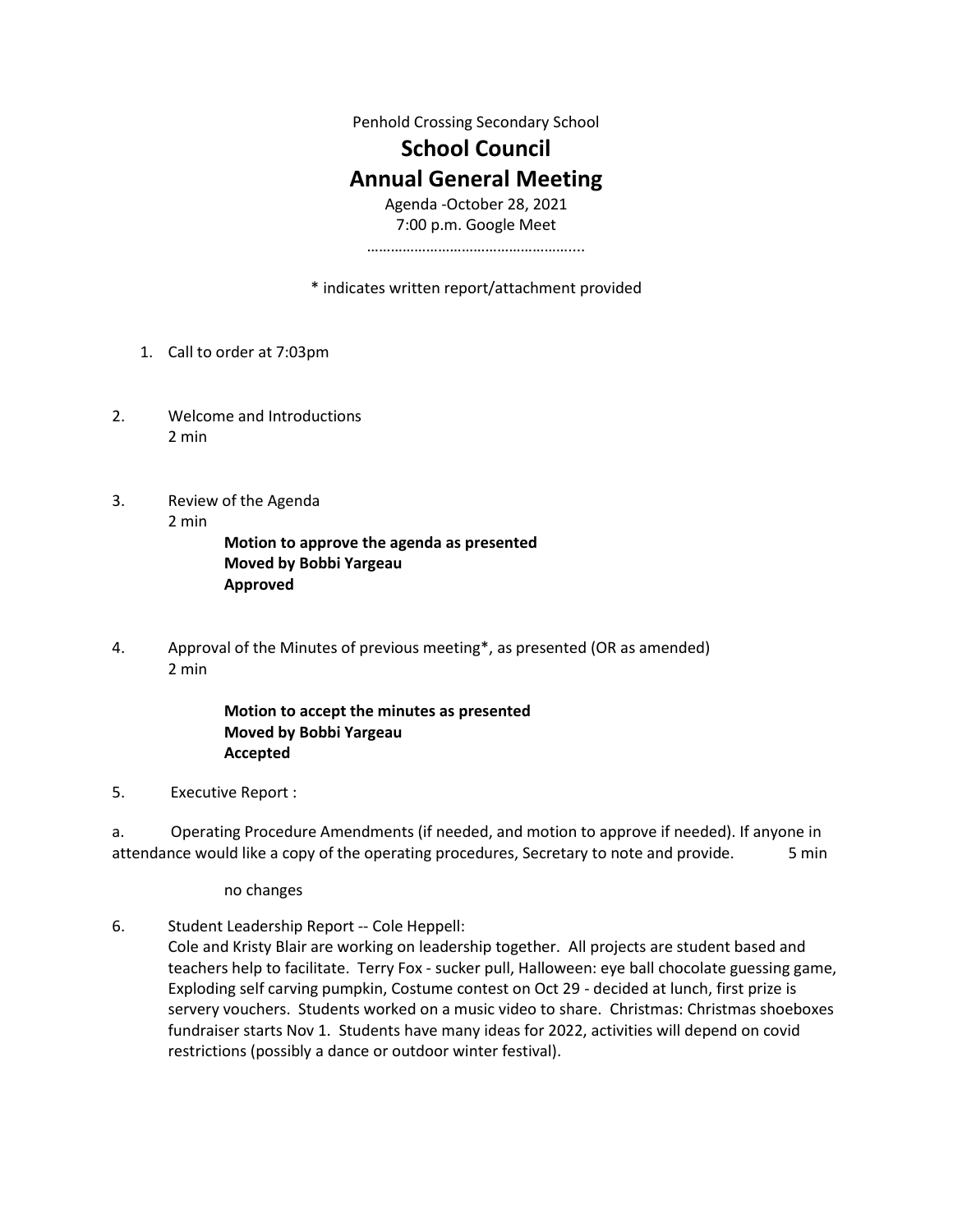- 7. School Report: Principal Scott MacDonald 15 min
	- 1. October Collaborative Day: AM met as grade level teams to discuss student needs. PM - training with writing assessment that English teachers will use to benchmark student skills.
	- 2. Students of Concern: meet every 1-2 weeks to discuss students and their needs. Planning and communication with teachers. Students are categorized by colour coding system: Green - watch for changes, Yellow - don't push, other issues going on at home. Red - happy they are at school and safe.
	- 3. Rapid Testing for Staff: Scott is responsible for supervising tests, available for teachers if needed. Most teachers and staff are already double vaccinated. Not for students.
	- 4. Staff Changes -- Alana Van has left her EA position. Liz Clark from BC is taking her position.
	- 5. Volleyball wrapping up: done in the next week. Kids are having fun.
	- 6. Spectators at events: Previous rules stated that High school could have spectators, Jr High cannot have spectators. Some confusion with the Delburne event, so now allowing one parent spectator per student per game.
	- 7. Remembrance Day -- Virtual again: video from the Innisfail Legion, moment of silence.
	- 8. November Collaborative Day -- Nov. 26 -- SEW training for teachers: Social Emotional Wellness training - half day for teachers, all day for administrators
	- 9. YES program: Character/Resiliency program for students from Karen Jacobson on Tues/Wed during flex blocks.
	- 10. Relationships and consent: Presentation for students upcoming
	- 11. Drug awareness: Working with Bylaw officers, monitoring the situation to ensure student safety. Strict rules for vaping, smoking, and drugs.

## 8. Trustee Report -- Sherry Cooper

10 min Organizational meeting this week. Dealing with recommendations from the province/insurance regarding vaccinations. Will decide what they will do next once all information has been received. Looking at increases in insurance costs. Sherry is the chair of the Policy Committee, also on the TBO committee. Will continue to meet virtually until spring.

9. Town Report: Shaun Kranenborg, Town Councillor

5 min

Elections completed, new councillors have just been sworn in. No updates until after their first meeting next month.

Community Services Report: Amanda Lindgren: Nov 12 Vision for NonViolence conference \$50 for tickets, pre-registration needed. Snow Angels program for seniors or individuals that need help. Watch for signs. PYC back in person. Smaller groups, 12 to 13 kids regularly attend. Dec 4 - booked carnival cinemas for a group movie. Booked cooking with Meg for Dec 8 to bake something festive. Community Christmas - working out plans, ideas include a drive thru. Nov 26, outside.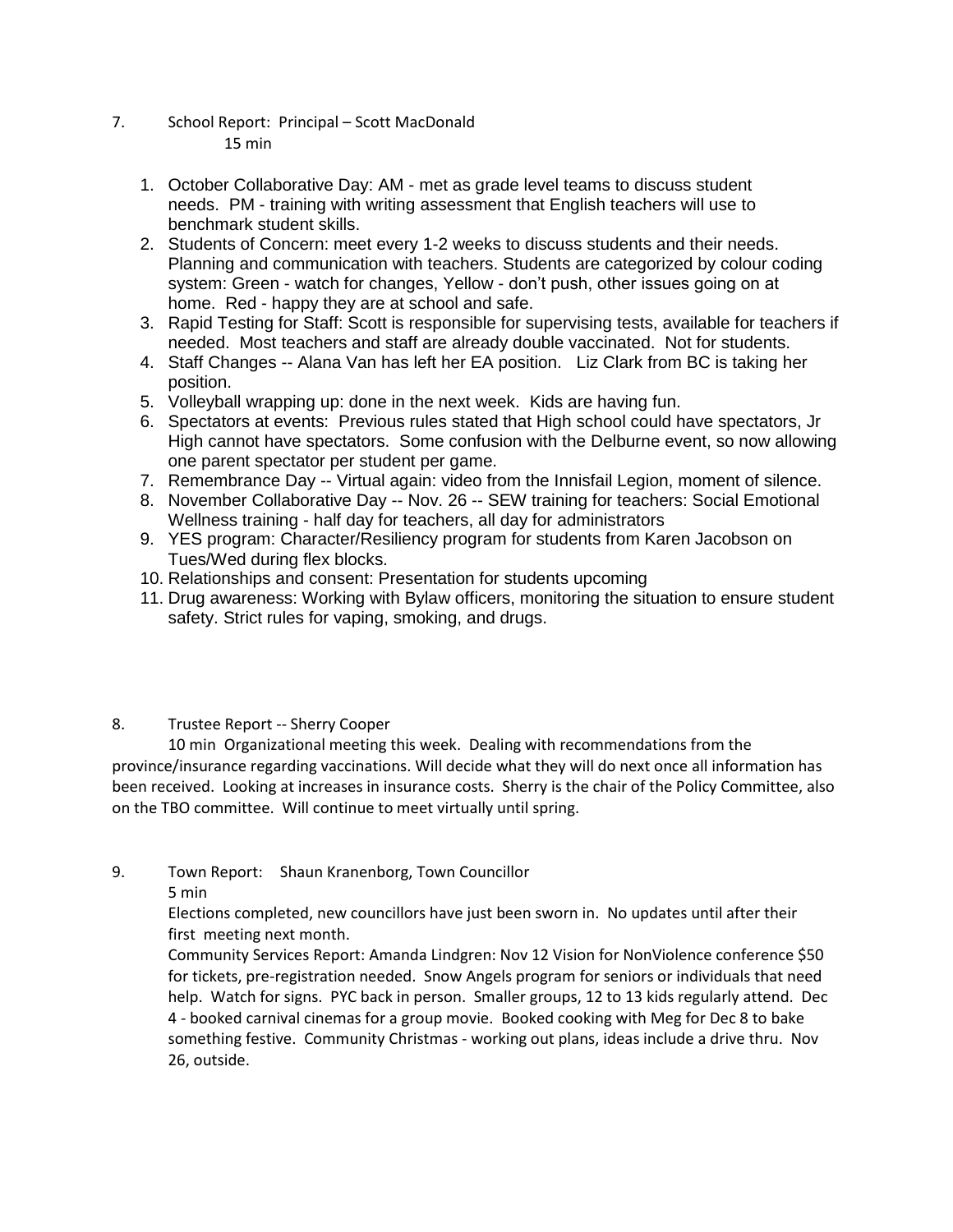#### 10. Old Business:

a. Annual report 20-21 school year was to be completed and sent to CESD. 2 min

This has been completed.

- 11. New Business:
- a. Elections
- i.Dissolution of the current Executive (motion to dissolve the current executive) moved by Ridehl Wilson.
- ii.Election of New Executive Members: Chairperson, Vice-Chairperson, Secretary, Members at Large (elect or acclaim): deferred for the parent society meeting.
- 12. Next Meeting Date November 25, 2021 @ 7 pm online
- 13. Adjourn at 7:50
- 14. **Action Items:**
	- **Chairperson: Notify School District, in writing, of all new and returning Executive/Officers**
	- **Chairperson: Notify ASCA, in writing (form on ASCA website), of new Chair and contact information**

Penhold Crossing Secondary School

# **Parent Society Annual General Meeting**

Agenda -October 28, 2021

Immediately following Penhold Crossing Secondary School Council Meeting - via Google Meet \* indicates written report/attachment provided

- 1. Call to order at 7:51pm
- 2. Welcome and Introductions 2 min
- 3. Review of the Agenda

2 min

**Motion to approve the agenda as presented Moved by Bobbi Yargeau Approved**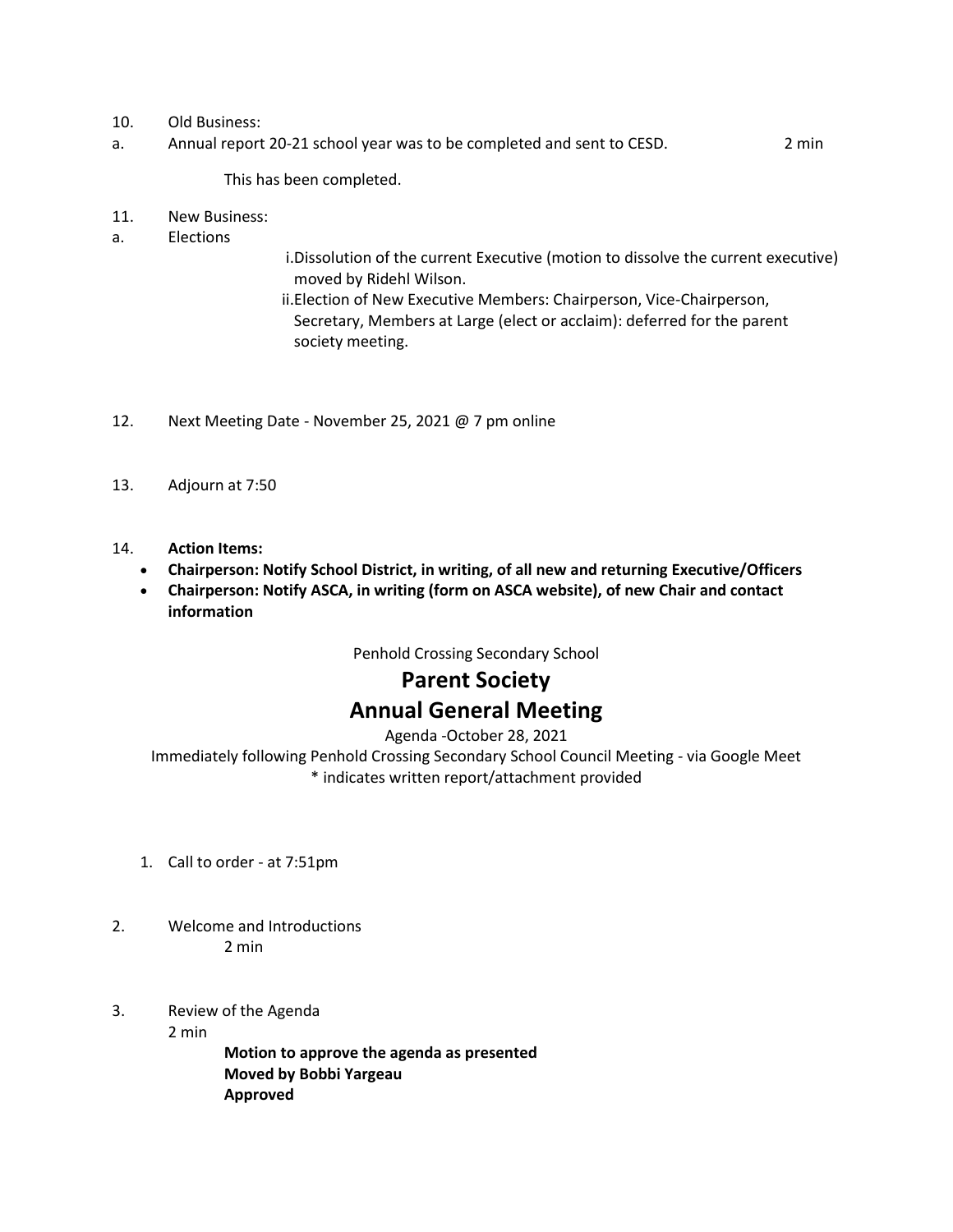4. Approval of the Minutes from previous meeting\*, as presented (OR as amended) 2 min

#### **Motion to accept the minutes as presented Moved by Bobbi Yargeau Accepted**

5. Financial Report: Treasurer - Julie Windebank 5 min

a. Previous Fiscal Year Financial Statement (motion to accept). Needs to be signed by two auditors (Bobbi & Christine were appointed at our last AGM) and retained to be included with next year's Corporate Registries Annual Report.

| <b>Financial Statement</b>                                       |                                     |  |  |  |
|------------------------------------------------------------------|-------------------------------------|--|--|--|
| Penhold Crossing Secondary School - Parent Society               |                                     |  |  |  |
| For the year September 1, 2020 - August 31, 2021                 |                                     |  |  |  |
| <b>ASSETS</b><br><b>General Bank Account</b><br>\$4,175.90       |                                     |  |  |  |
| <b>TOTAL ASSETS</b><br>\$4.175.90                                |                                     |  |  |  |
| LIABILITIES (cheques issued not yet cleared through the account) |                                     |  |  |  |
| <b>NONE</b><br>\$0.00                                            |                                     |  |  |  |
| \$0.00<br><b>TOTAL LIABILITIES</b>                               |                                     |  |  |  |
| <b>INCOME</b>                                                    |                                     |  |  |  |
| <b>Balance Carry Forward</b><br>\$4,175.90                       |                                     |  |  |  |
| \$0.00<br><b>NONE</b>                                            |                                     |  |  |  |
|                                                                  |                                     |  |  |  |
| <b>TOTAL INCOME</b><br>\$4,175.90                                |                                     |  |  |  |
| <b>DISBURSEMENTS</b>                                             |                                     |  |  |  |
| \$0.00<br><b>NONE</b>                                            |                                     |  |  |  |
| \$0.00<br><b>TOTAL DISBURSEMENTS</b>                             |                                     |  |  |  |
| This financial statement was reviewed and approved by:           |                                     |  |  |  |
| NAMF:<br>NAMF:                                                   |                                     |  |  |  |
| POSITION:<br>POSITION:                                           |                                     |  |  |  |
| SIGNATURE<br>SIGNATURE                                           | and the contract of the contract of |  |  |  |
| DATE:<br>DATE:                                                   |                                     |  |  |  |

Motion to accept the report as presented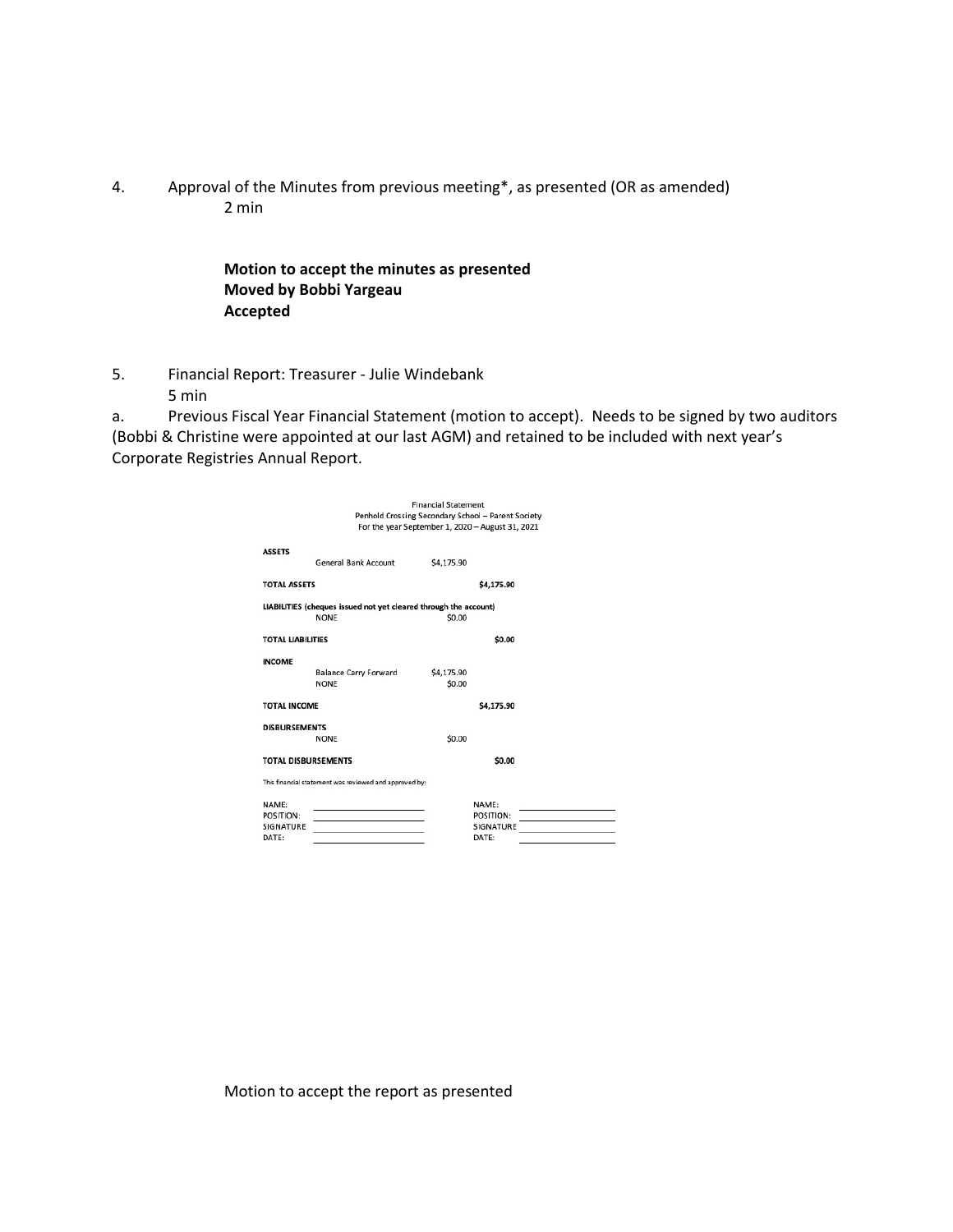## **Moved by Ridehl Wilson Accepted**

b. Current account balance and activity (motion to accept)

| Date: Sept. 24, 2021 - Oct. 28, 2021 | <b>DESCRIPTION</b> | <b>TRANSACTION AMOUNT</b> | <b>BALANCE</b> |
|--------------------------------------|--------------------|---------------------------|----------------|
| Balance Forward (as at last meeting) |                    |                           | 4,175.90       |
| <b>NO ACTIVITY</b>                   |                    | 0.00                      | 4,175.90       |
| <b>CLOSING BALANCE</b>               |                    |                           | 4,175.90       |
|                                      |                    |                           |                |
|                                      |                    |                           |                |
|                                      |                    |                           |                |
| Completed by:                        |                    |                           |                |

#### Treasurer's Report - Penhold Crossing Secondary School - Parent Society

Motion to accept the report as presented **Moved by Ridehl Wilson Accepted**

- c. In-active account Our account went inactive so I had to place a call to ATB to reactivate.
- 6. Executive Report: 20 min

Nothing to report

- 7. Old Business: 20 min
- a. Deal Card Fundraiser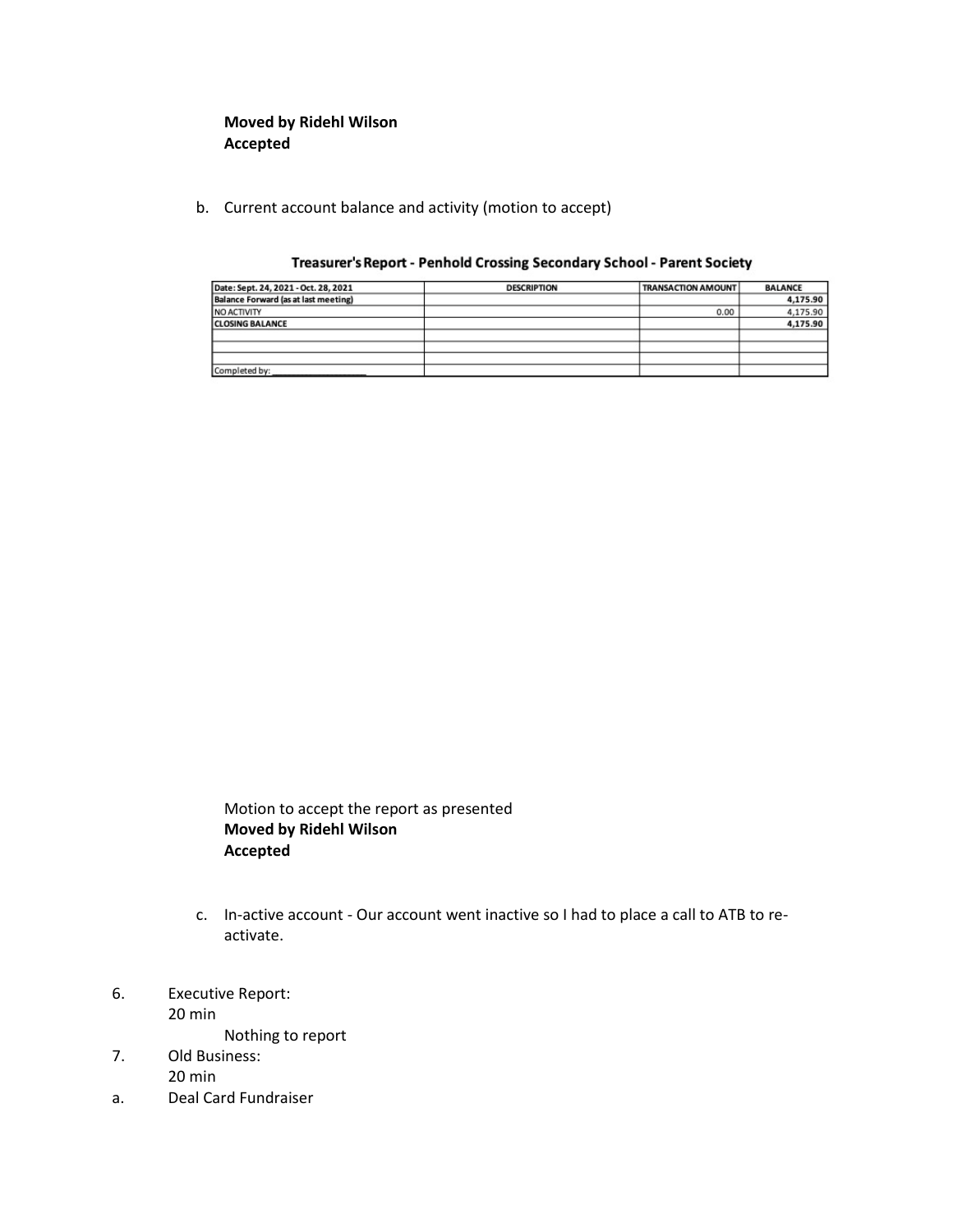i.Cost is \$8 and we sell for \$20 (plus customer pays shipping)

- ii.Campaign can be 100% paperless and all online. They offer the option to do it both online, offline or a combination of both. It's our choice.
- iii.We can view the sales as they happen on our campaign dashboard. Deal Cards are mailed to supporters via Canada Post directly for \$1.95. And your proceeds are mailed to us or e-transferred -we let them know our preference.
- iv.No minimum amount to sell sell as many as we are able. If our school sells a total of 100, they gift 10 at the end of the campaign for us to hand out at our discretion to volunteers, helpers or families in need. A total of 200 they gift 20, a total of 300 they gift 30, a total of 400 they give 40, up to a total of 500 they will give 50.

v.All offers have unlimited use

vi.All offers have the same expiration date - August 31, 2022

vii.Offers are province wide, redeemed at over 400 locations. In Red Deer, there are Coras, Menchies, Cinnzeo, Wok Box , Papa John's, New York Fries, Opa! Mr. Lube, Thai Express and Swiss chalet. Plus, you can use it when you travel at all of their locations and the other brands.

## Motion to defer until after elections - moved by Christine Yargeau-Becker Deferred

8. New Business:

a. Elections

- i.Dissolution of the current Executive (motion to dissolve the current executive) Motion made by Becky Steele. Current Executive dissolved.
- ii.Discussion surrounding the roles of each position
	- 1.

iii.Election of New Executive Members: President, Vice-President, Secretary, Treasurer, Members at Large (elect or acclaim)

President: Christine Yargeau-Becker - acclaimed

Vice President: Bobbi Yargeau - acclaimed

Secretary: Stracey Smith - acclaimed

Treasurer: Julie Windebank - acclaimed

iv. Two Financial Auditors (members w/o signing authority)(elect or appoint)

Ridehl Wilson and Amber Stackhouse

Motion to appoint by Becky Steele

Appointed.

9. Signing Authority Change: (motion to remove and replace) 2 min